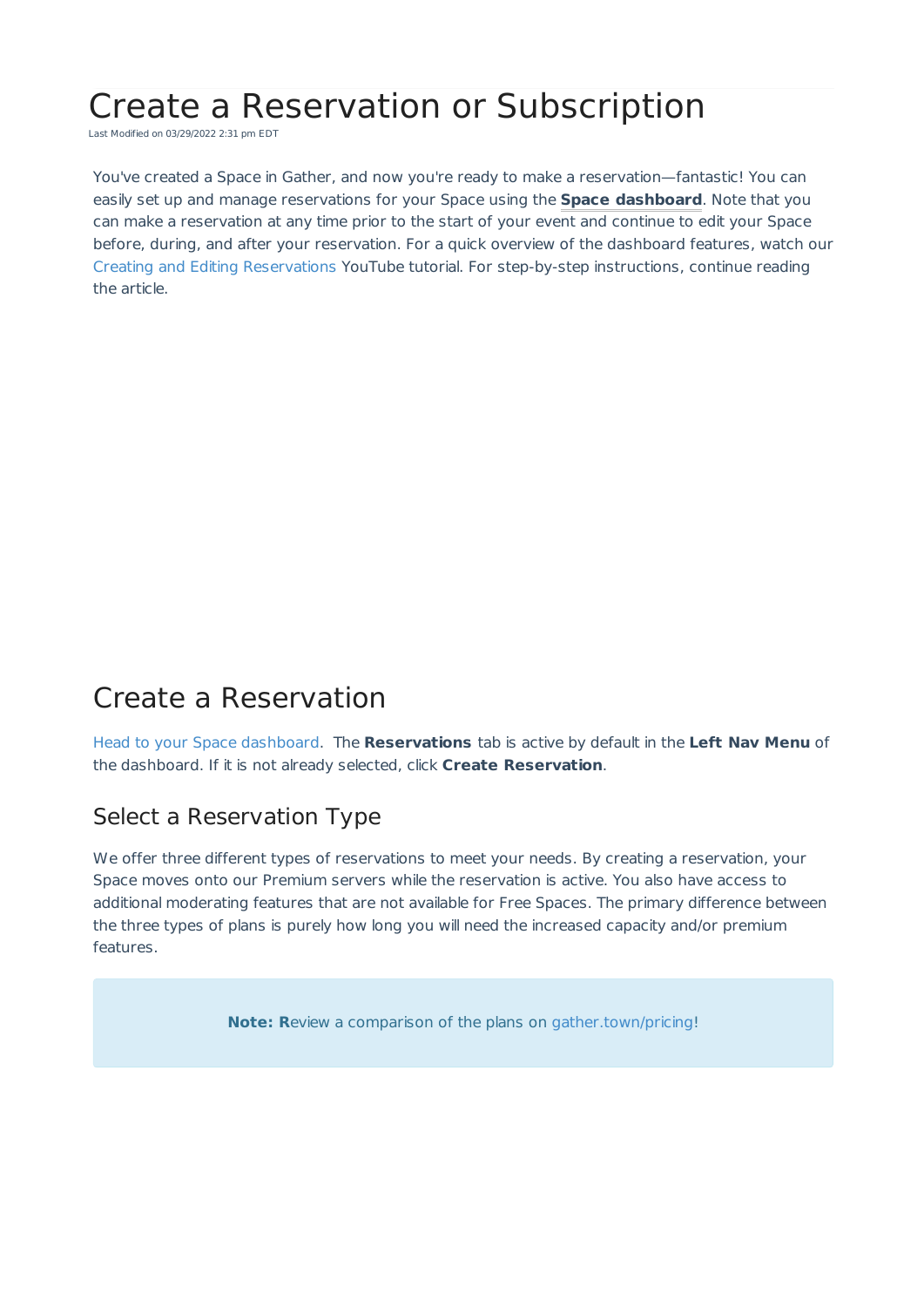

- **2 hours (\$2/user):** Great for parties or meetups that are up to 2 hours long. Is your event longer than 2 hours? The Per Day plan is going to give you the best value.
- **Per day (\$3/user):** Perfect for conferences, festivals, and longer running events. You can specific the date and time your reservation will start and end, and we guarantee to give you the best cost.

**Note:** If your event is >2 hours but ≤24 hours, you will be charged for one day. If your event is longer than 24-48 hours, you will be charged for two days. Events longer than 48 hours automatically receive the monthly subscription discount.

**Monthly (\$7/user):** Ideal for remote offices, classrooms, gaming communities, and more. Your subscription **auto-renews** every 30 days (beginning from today or your selected start date), and you are **automatically** charged monthly. You will receive an email reminder every month that your payment is coming up.

### Calculate Cost

After you click **Select** on your desired reservation plan, the cost calculator opens and dynamically totals your cost based on your **Space capacity** and **Start/End** dates and times. It will also automatically reflect discounts and any cost savings we auto-apply.

**Space capacity:** The maximum number of people who might be in the Space at the same time. (Space capacity does not need to be the *total* number of people who might visit—just the max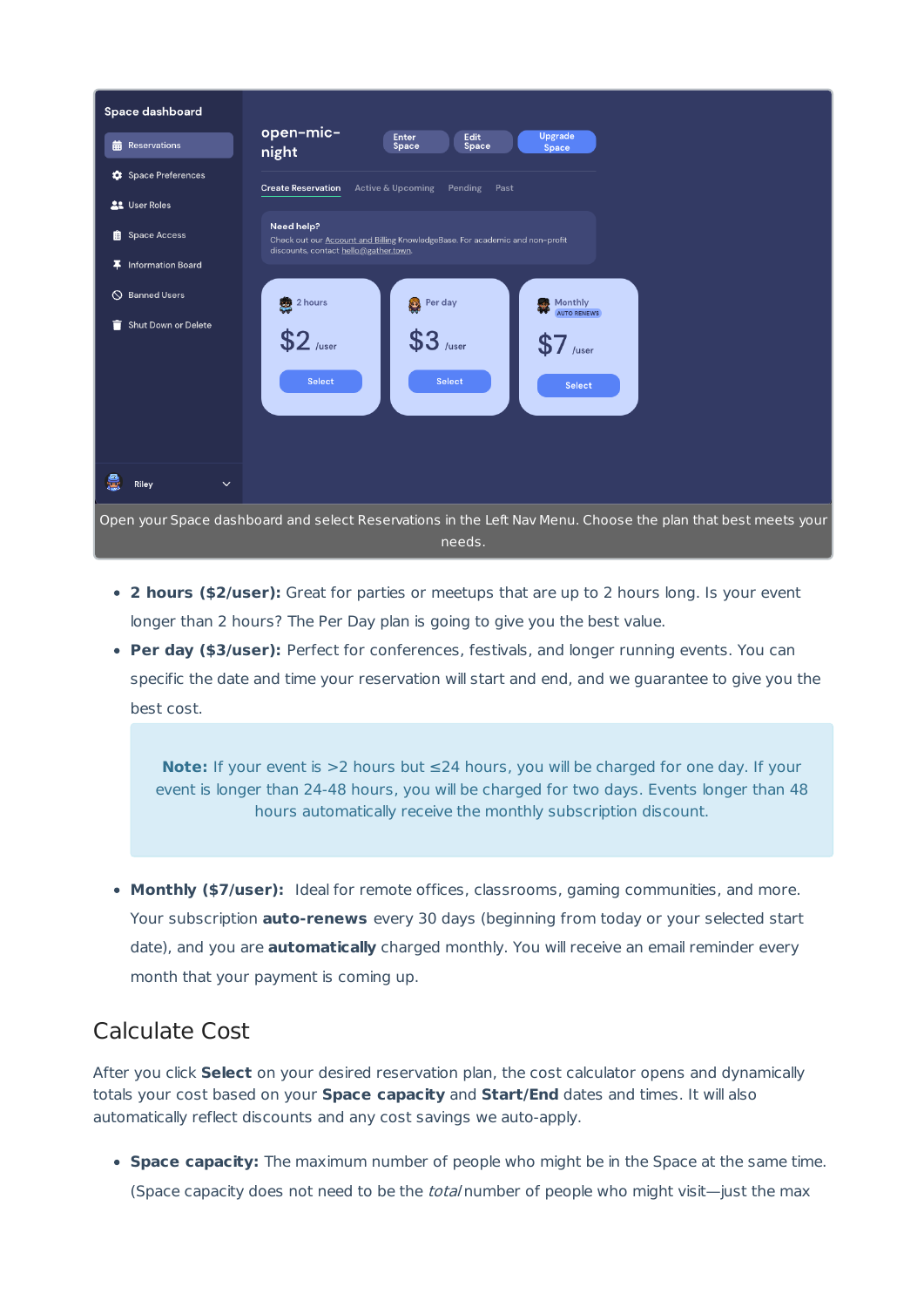you expect to be in the Space at the same time. Read more about determining Space capacity.)

- **Time zone:** Defaults to your computer's time zone. Select a different option if you're planning an event outside your time zone.
- **Start:** Select the date and time for your event to begin.

**Warning:** You must click on the day in the calendar to select the date. You cannot choose a start time in the past. If you enter the current time, the Space will not become active for at least 15 minutes.

**End:** Select the date and time for your event to end.

**Note:** If you select the 2-hour reservation or Monthly subscription option, you do not select an End date and time.

- **Discount code:** Toggle the option on and enter a discount code, if applicable. Click **Apply.**
- **Dynamic calculation:** Displays the (reservation type) x (Space capacity) x (reservation length).
	- **Monthly Price Guarantee:** If applicable, this displays the amount you save when we auto-apply the best price for you.
	- **Discount Code:** If applicable, this displays the type of discount code and the amount the discount saves you.
- **Total:** Total amount owed in U.S. dollars.
- **Pay by invoice:** Select to receive an invoice with the complete details of your reservation. The invoice must be paid prior to the reservation start time.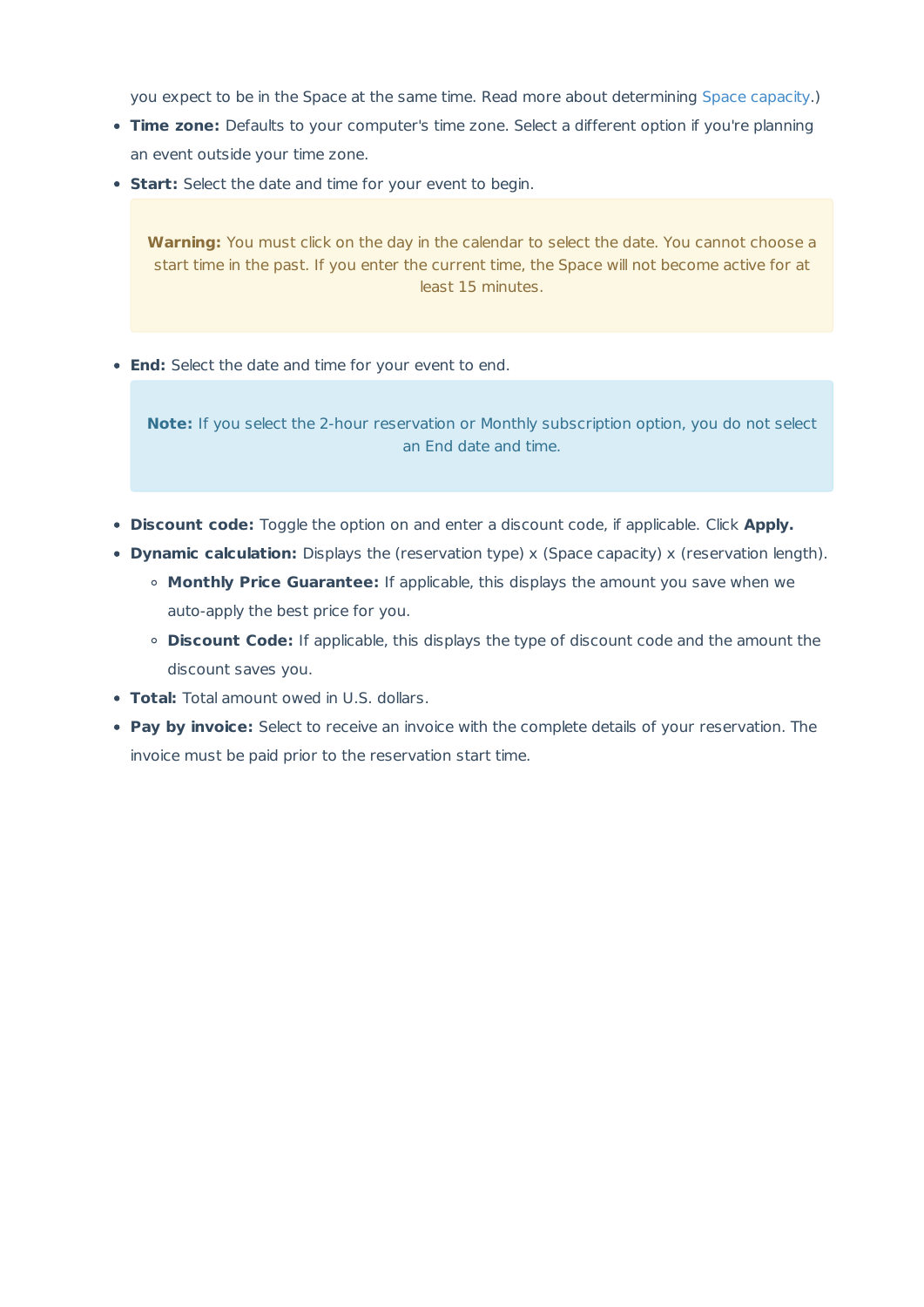| Space dashboard          | <b>Calculate Cost</b>                                                                                                                                                                                    |                                                                                | $\times$                  |  |  |  |
|--------------------------|----------------------------------------------------------------------------------------------------------------------------------------------------------------------------------------------------------|--------------------------------------------------------------------------------|---------------------------|--|--|--|
| <b>前</b> Reservations    | open-<br>Space capacity<br>night<br>50                                                                                                                                                                   | Time Zone                                                                      |                           |  |  |  |
| Space Preferences        |                                                                                                                                                                                                          | (GMT-5:00) Central Time $\vee$                                                 |                           |  |  |  |
| <b>AL</b> User Roles     | <b>Create Res</b><br>the maximum capacity.<br><b>Start</b>                                                                                                                                               | Please note that Gather can't guarantee stability if there are more users than |                           |  |  |  |
| <b>Space Access</b><br>眉 | Need he<br>3/30/22, 09:00 AM<br>Check or<br>discount                                                                                                                                                     |                                                                                | $\frac{1}{1+\frac{1}{2}}$ |  |  |  |
| Information Board<br>Ŧ.  | End<br>4/1/22, 09:00 PM                                                                                                                                                                                  |                                                                                | $\frac{1}{2}$             |  |  |  |
| S Banned Users           | Discount code<br>● 2                                                                                                                                                                                     |                                                                                | $\bigcirc$                |  |  |  |
| Shut Down or Delete<br>≡ | \$2                                                                                                                                                                                                      |                                                                                | Apply                     |  |  |  |
|                          | \$3 x 50 users x 3 days                                                                                                                                                                                  |                                                                                | \$450.00                  |  |  |  |
|                          | Monthly Price Guarantee (?)                                                                                                                                                                              |                                                                                | $-$100.00$                |  |  |  |
|                          | 30% off Educational Events                                                                                                                                                                               |                                                                                | $-$105.00$                |  |  |  |
|                          | Total:                                                                                                                                                                                                   |                                                                                | \$245.00 USD              |  |  |  |
|                          | Pay by invoice<br>□                                                                                                                                                                                      |                                                                                |                           |  |  |  |
| Riley<br>$\checkmark$    | Cancel                                                                                                                                                                                                   | Continue                                                                       |                           |  |  |  |
|                          | Enter your reservation details. The dynamic cost calculator provides a total based on the type of reservation,<br>number of attendees, length of the reservation, and any price guarantees or discounts. |                                                                                |                           |  |  |  |

When you have entered your information, select **Continue**. You will be directed to either make a payment either via credit card or an invoice.

# Make a Payment

There are two main methods to pay for your reservation: by credit card or by invoice. We use Stripe to manage all payments and refunds. Stripe stores your payment and billing information. Gather only stores information about the reservation details, such as the Space capacity, Start/End time, and whether the reservation has been paid.

**Note:** If your organization needs a complete record of reservation and billing details, a purchase number, and options for payment by credit card, wire transfer, or check, select **Pay by Invoice**. Just make sure to make your payment prior to the Start Date!

### **Credit Card**

After you click **Continue** in the **Calculate Cost** window, the **Payment Information** window displays. Enter all your billing information, including your credit card details and your billing address. You may enter your Tax ID, if desired. Select the purpose for your reservation, which helps us understand how you use Gather.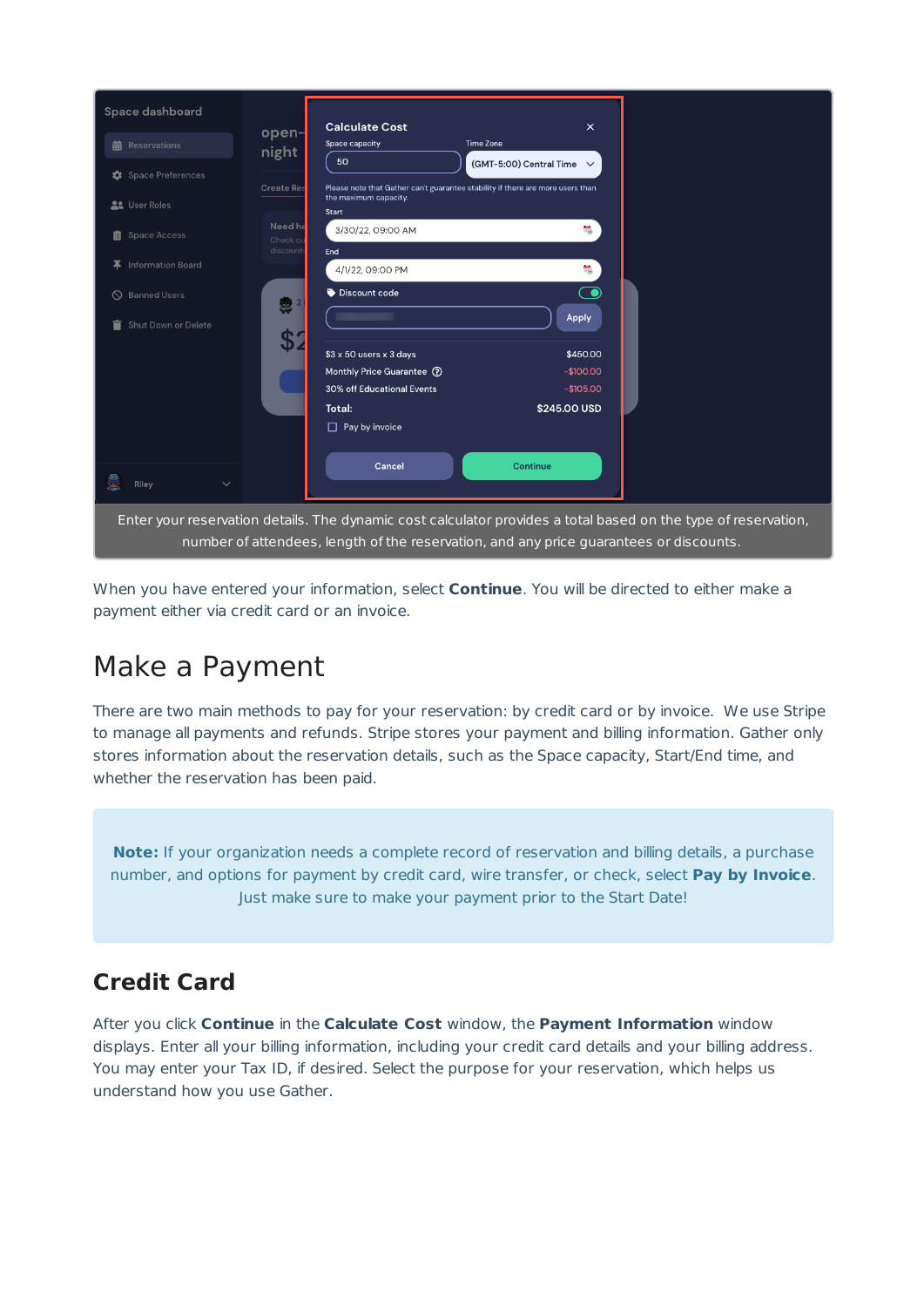| Space dashboard       |                                                                               |                                                                                |  |  |  |  |
|-----------------------|-------------------------------------------------------------------------------|--------------------------------------------------------------------------------|--|--|--|--|
| <b>前</b> Reservations | open-mic-night                                                                |                                                                                |  |  |  |  |
| Space Preferences     | Create Reservation Active & Upcoming (2) Pen                                  | <b>Payment Information</b><br>$\times$<br>Card Number*                         |  |  |  |  |
| <b>AL</b> User Roles  | Need help?                                                                    | <b>Em Card number</b><br>MM/YY CVC<br>Name on the card*                        |  |  |  |  |
| <b>B</b> Space Access | Check out our Account and Billing KnowledgeBase. For a                        | Name                                                                           |  |  |  |  |
| 幕 Information Board   | 2 hours<br>Per day                                                            | Powered by stripe<br><b>O</b> Add Tax ID                                       |  |  |  |  |
| S Banned Users        |                                                                               | <b>Billing Address</b>                                                         |  |  |  |  |
| Shut Down or Delete   | $$2$ /user<br>$$3$ /user                                                      | Address*<br>Street, PO box                                                     |  |  |  |  |
|                       | Select<br>Select                                                              | <b>O</b> Add Address Line 2<br>State/Province/Region*<br>Zip Code*             |  |  |  |  |
|                       |                                                                               | Enter your state<br>Zip or postal code<br>City/District/Suburb*                |  |  |  |  |
|                       |                                                                               | Country*<br>Enter your city<br>Country<br>$\checkmark$                         |  |  |  |  |
|                       |                                                                               | What is this reservation for?*                                                 |  |  |  |  |
|                       |                                                                               | Choose an answer<br>$\checkmark$                                               |  |  |  |  |
|                       |                                                                               | Total:<br>\$245.00 USD                                                         |  |  |  |  |
|                       |                                                                               | \$3 x 50 users x 3 days<br>\$450.00<br>Monthly Price Guarantee 2<br>$-$100.00$ |  |  |  |  |
|                       |                                                                               | 30% off Educational Events<br>$-$105.00$                                       |  |  |  |  |
|                       |                                                                               | \$245.00 USD<br>Total:                                                         |  |  |  |  |
|                       |                                                                               | You may edit or cancel your reservation anytime before it begins.              |  |  |  |  |
|                       |                                                                               | <b>Back</b><br>Continue                                                        |  |  |  |  |
| Riley<br>$\checkmark$ |                                                                               |                                                                                |  |  |  |  |
|                       | To pay immediately, provide your credit card information and billing address. |                                                                                |  |  |  |  |

When you have completed all required fields, click **Continue**.

#### Review Terms

Read the terms and select the checkboxes to confirm you understand the terms and conditions of Gather and of your reservation. Review your reservation information to confirm that all details are correct. If you need to make any changes, click **Back**. To proceed with the reservation, click the **Pay** button.

| Space dashboard            |                   |                                                                                                                                           |                  |  |
|----------------------------|-------------------|-------------------------------------------------------------------------------------------------------------------------------------------|------------------|--|
| <b>前</b> Reservations      | open-<br>night    | <b>Billing Address</b>                                                                                                                    |                  |  |
| <b>卷</b> Space Preferences |                   | <b>Accept &amp; Finish Payment</b>                                                                                                        | $\times$         |  |
| <b>Le</b> User Roles       | Create Re         | I acknowledge that purchasing this reservation is directly tied<br>to this specific Gather space.                                         |                  |  |
| 自 Space Access             | Need h<br>Check o | I acknowledge that Gather can't guarantee stability if there<br>M<br>are more users than the maximum capacity.                            |                  |  |
| 平 Information Board        | discoun           | I agree to the terms and conditions.<br>⊠                                                                                                 |                  |  |
| <b>S</b> Banned Users      | Ş                 | <b>Reservation Information</b><br>For Space: open-mic-night                                                                               |                  |  |
| Shut Down or Delete        | \$                | Mar 30, 2022, 9:00 AM - Apr 1, 2022, 9:00 PM (GMT-5:00) Central<br>Time, 50 users<br>Not the right space? Click here to create your space |                  |  |
|                            |                   | Total:                                                                                                                                    | \$245,00 USD     |  |
|                            |                   | You may edit or cancel your reservation anytime before it begins.                                                                         |                  |  |
|                            |                   | <b>Back</b>                                                                                                                               | Pay \$245.00 USD |  |
|                            |                   | <b>Back</b>                                                                                                                               | Continue         |  |
| Riley                      |                   |                                                                                                                                           |                  |  |

Review the terms and conditions and the details of your reservation. When you are satisfied, click the **Pay** button.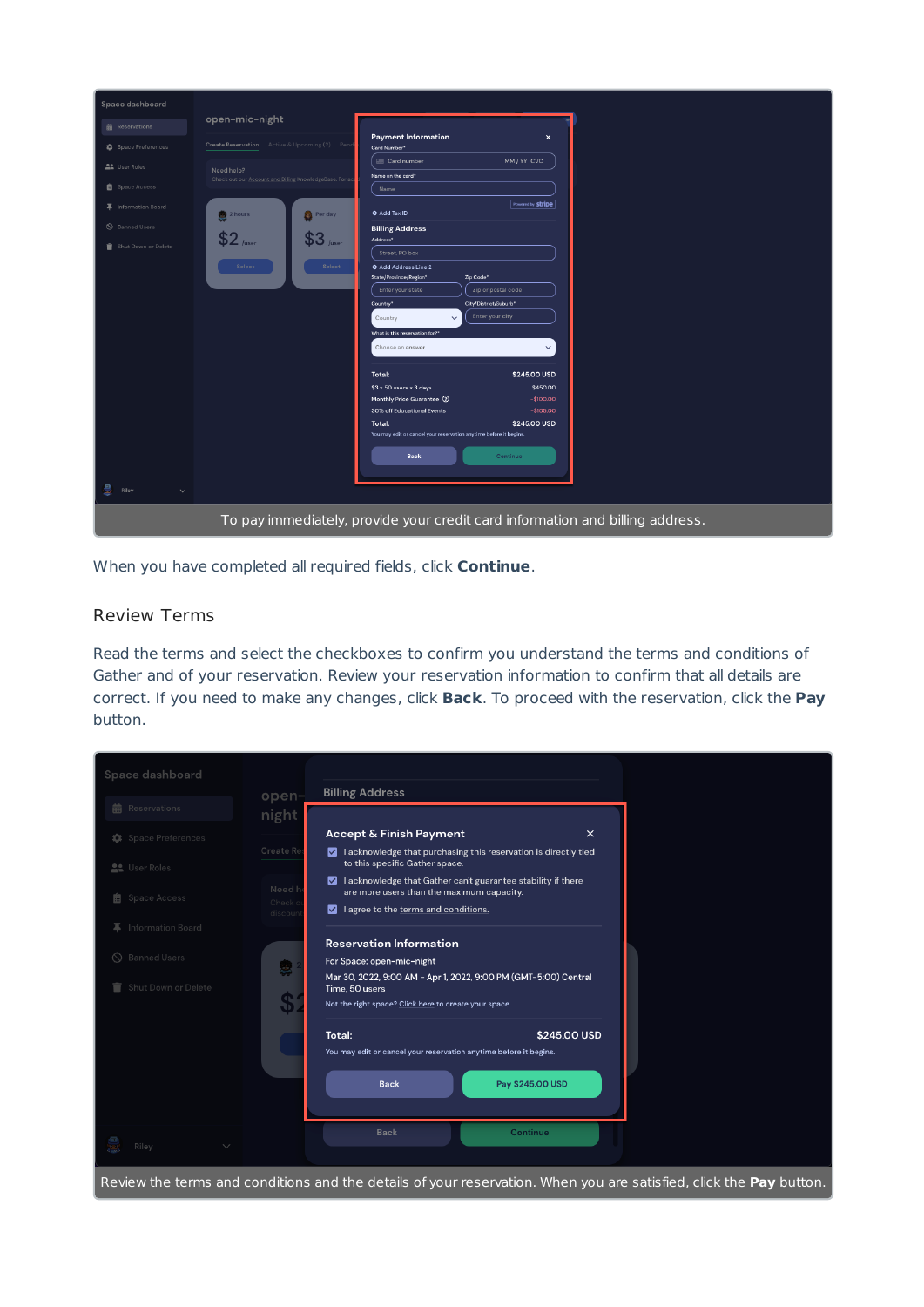A success message will briefly display in the top right corner of the window. Your new reservation now displays in the **Active & Upcoming** tab of **Reservations**.

### Invoice via Stripe

| Space dashboard                | <b>Calculate Cost</b>                                                                             |                                                                                | $\times$                       |  |
|--------------------------------|---------------------------------------------------------------------------------------------------|--------------------------------------------------------------------------------|--------------------------------|--|
| <b>前</b> Reservations          | open-<br>Space capacity<br>night                                                                  | Time Zone                                                                      |                                |  |
| <b>C</b> Space Preferences     | 50<br><b>Create Res</b>                                                                           | Please note that Gather can't guarantee stability if there are more users than | (GMT-5:00) Central Time $\vee$ |  |
| <b>At</b> User Roles           | the maximum capacity.<br>Start                                                                    |                                                                                |                                |  |
| <b>自</b> Space Access          | Need he<br>3/30/22, 09:00 AM<br>Check of                                                          |                                                                                | $\frac{1}{2}$                  |  |
| Information Board<br>x.        | discount<br>End<br>4/1/22, 09:00 PM                                                               |                                                                                | $\frac{1}{100}$                |  |
| <b>Banned Users</b><br>$\circ$ | Discount code<br>象 2                                                                              |                                                                                | $\bf \odot$                    |  |
| Shut Down or Delete<br>û       | \$2                                                                                               |                                                                                | Apply                          |  |
|                                | \$3 x 50 users x 3 days                                                                           |                                                                                | \$450.00                       |  |
|                                | Monthly Price Guarantee (?)<br>30% off Educational Events                                         |                                                                                | $-$100.00$<br>$-$105.00$       |  |
|                                | Total:<br>Pay by invoice                                                                          |                                                                                | \$245.00 USD                   |  |
| S<br>$\checkmark$<br>Riley     | Cancel                                                                                            |                                                                                | Continue                       |  |
|                                | When making your reservation, you can select Pay by invoice to make your payment at a later date. |                                                                                |                                |  |

From the **Calculate Cost** window, you can select to **Pay by Invoice**.

Click **Continue**. In the **Pay by Invoice** window, enter event information, the billing address, Purchase Order Number or Tax ID, if applicable, and the email address to receive the invoice. Select the purpose for your reservation, which helps us understand how you use Gather and determines your use case.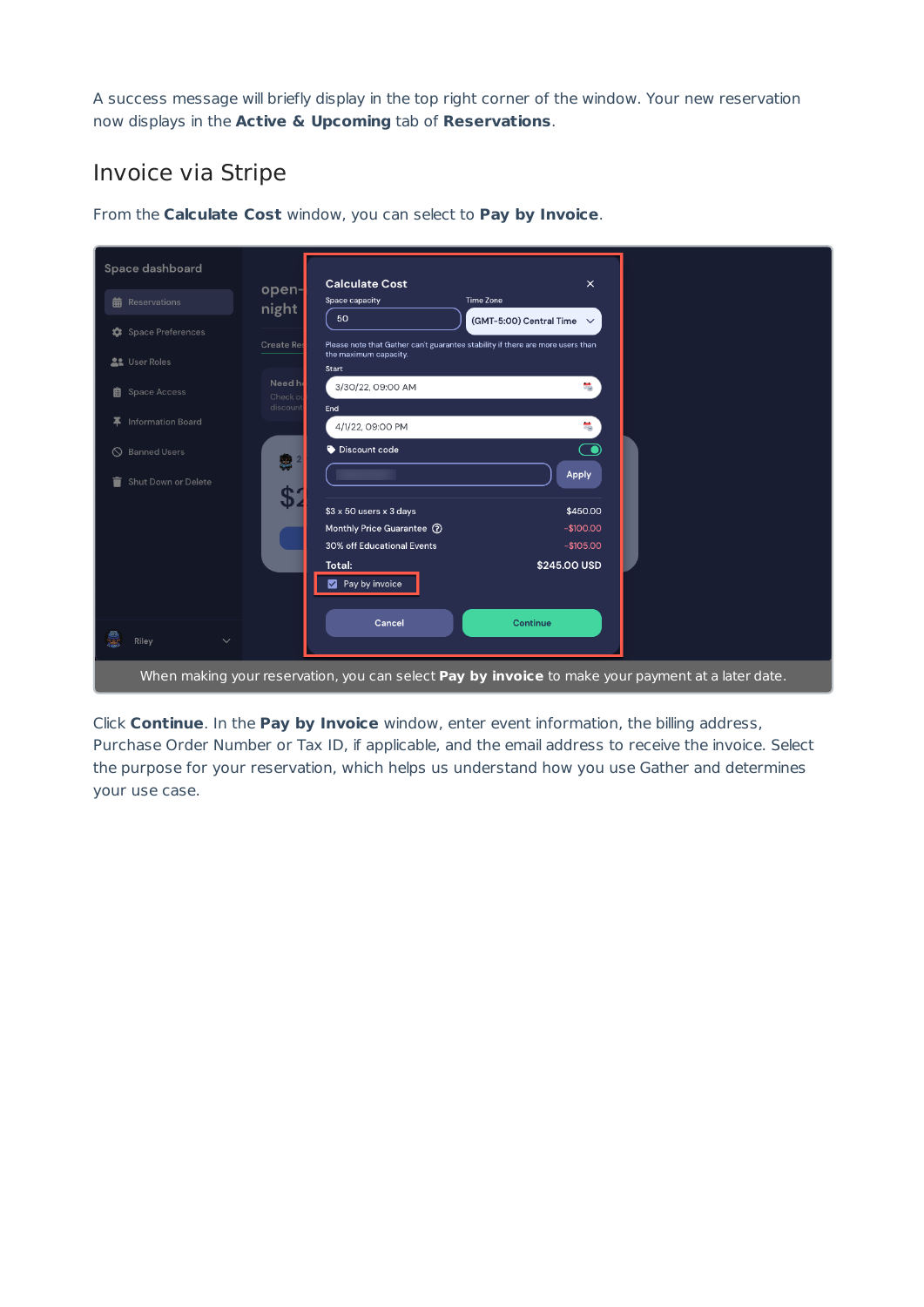|   | Space dashboard             |                           |                                          |                                                                                            |  |  |
|---|-----------------------------|---------------------------|------------------------------------------|--------------------------------------------------------------------------------------------|--|--|
|   | <b>前</b> Reservations       | open-mic-r                | Pay by Invoice<br>$\times$<br>Event name |                                                                                            |  |  |
|   |                             | <b>Create Reservation</b> | Short description of your event          |                                                                                            |  |  |
|   | <b>**</b> Space Preferences |                           | Name / Organization Name*                | <b>Phone Number</b>                                                                        |  |  |
|   | <b>AL</b> User Roles        | Need help?                | Your Name or Org Name                    | <b>Enter Phone Number</b>                                                                  |  |  |
|   |                             | Check out our Acco        | Address*                                 |                                                                                            |  |  |
|   | <b>自</b> Space Access       | contact hello@gath        | 1234 Main Street                         |                                                                                            |  |  |
|   | 平 Information Board         |                           | <b>O</b> Add Address Line 2              |                                                                                            |  |  |
|   |                             | 2 hours                   | Country*                                 | City/District/Suburb*                                                                      |  |  |
|   | S Banned Users              |                           | <b>United States</b><br>$\checkmark$     | San Francisco                                                                              |  |  |
| ਵ | Shut Down or Delete         | /user                     | State/Province/Region*                   | Zip Code*                                                                                  |  |  |
|   |                             |                           | CA                                       | 94114                                                                                      |  |  |
|   |                             | <b>Select</b>             | <b>Purchase Order Number</b>             | Tax ID                                                                                     |  |  |
|   |                             |                           | Purchase order number                    | Enter Tax ID                                                                               |  |  |
|   |                             |                           | Email this invoice*                      |                                                                                            |  |  |
|   |                             |                           | <b>Email address</b>                     |                                                                                            |  |  |
|   |                             |                           | What is this reservation for?*           |                                                                                            |  |  |
|   |                             |                           | Conference                               | $\checkmark$                                                                               |  |  |
|   |                             |                           |                                          |                                                                                            |  |  |
|   |                             |                           | <b>Back</b>                              | <b>Get Invoice</b>                                                                         |  |  |
| 軍 | $\checkmark$<br>Riley       |                           |                                          |                                                                                            |  |  |
|   |                             |                           |                                          | Provide the details of your event and the billing and contact information for the invoice. |  |  |

When all required fields are complete, click **Get Invoice**. You will receive an email with complete event and billing details.

#### Review Terms

Read the terms and select the checkboxes to confirm you understand the terms and conditions of Gather and of your reservation. Review your reservation information to confirm that all details are correct. If you need to make any changes, click **Back**. To proceed with the reservation, click the **Pay** button to generate your invoice.